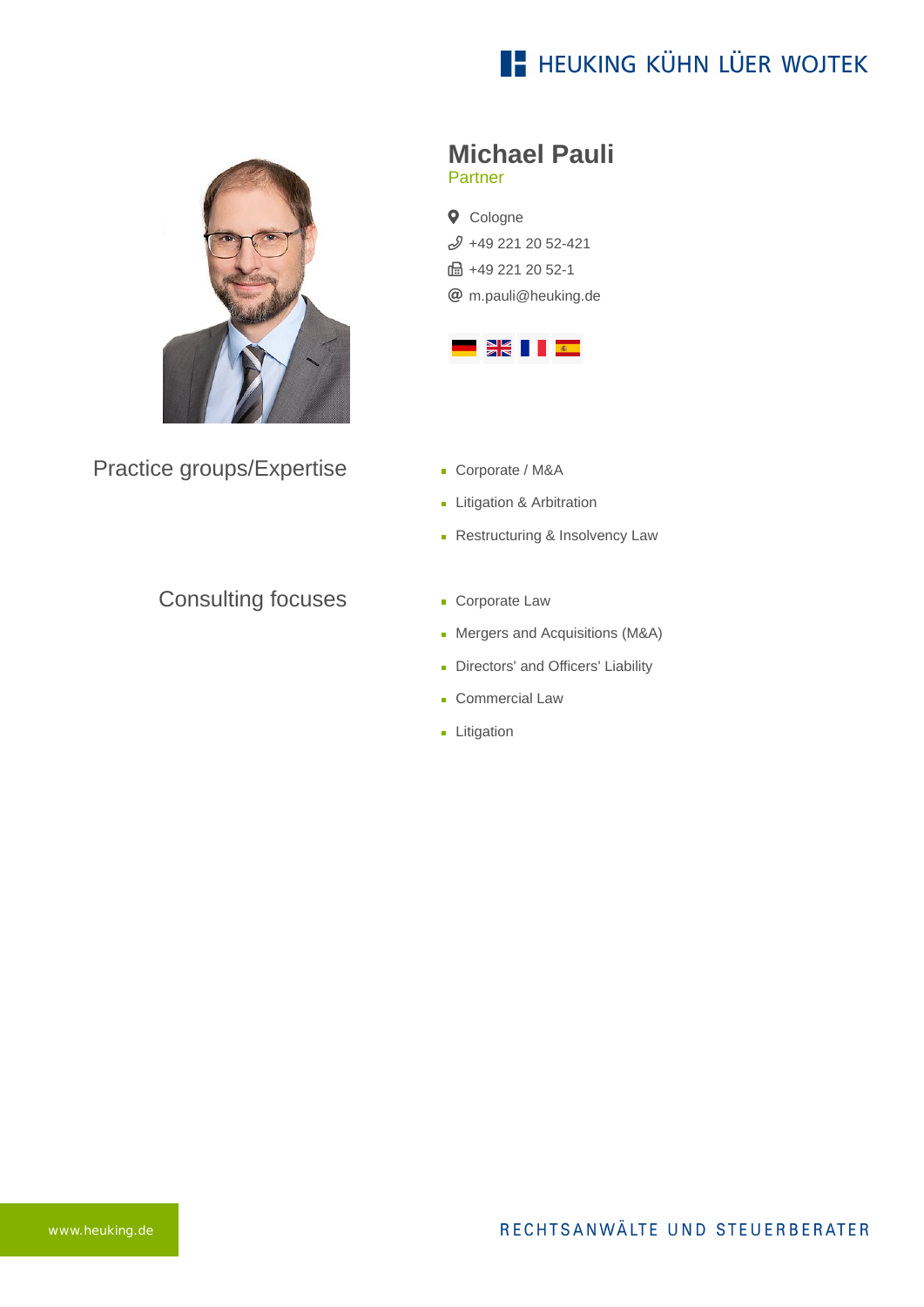## **E- HEUKING KÜHN LÜER WOJTEK**

| Vita                | <b>Certified Specialist Lawyer in Commercial and Corporate</b><br>Law                      |
|---------------------|--------------------------------------------------------------------------------------------|
|                     | <b>Admitted to the Bar</b><br>since 2006                                                   |
|                     | <b>Member of our French Desk</b>                                                           |
|                     | <b>Education and former activities</b>                                                     |
|                     | avocado rechtsanwälte<br>2016-2017                                                         |
|                     | Rechtsanwälte Heuking Kühn Lüer Wojtek<br>2006-2016                                        |
|                     | Legal Trainee (Referendar) in Cologne and Alicante/Spain<br>Assessor 2006                  |
|                     | Master of Laws (LL.M.) in Wellington/New Zealand<br>2004                                   |
|                     | Universities of Cologne and Geneva/Switzerland<br>1996-2003                                |
| Qualifications      | - Lecturer Rights and duties of the GmbH shareholders<br>among each other (Haufe Akademie) |
|                     | - Lecturer Rights and Duties of the GmbH Managing Director<br>(Haufe Akademie)             |
|                     | - Lecturer Legal Knowledge for Sales (Haufe Akademie)                                      |
|                     | - Lecturer legal knowledge real estate due diligence<br>(Sugema)                           |
| <b>Affiliations</b> | • German Bar Association                                                                   |
|                     | International Bar Association (IBA)                                                        |
|                     | Association Internationale des Jeunes Avocats (AIJA)                                       |